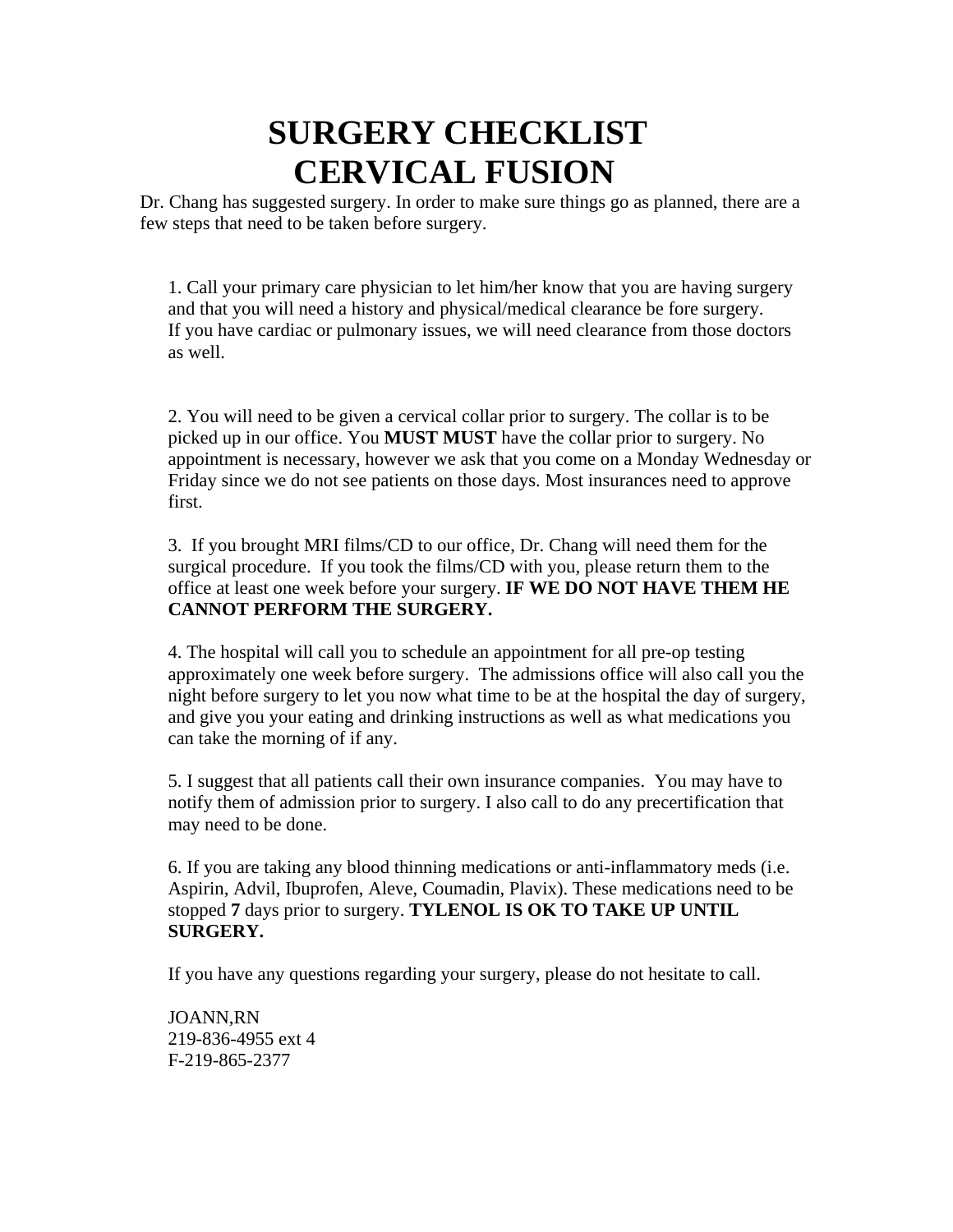### **Instructions after Cervical Decompression and Fusion**

First two weeks: Keep collar on at all times until morning of third day after the surgery. Now, you can shower without the collar, but keep your head level. Leave the dressing in place. Take quick 5-minute shower without moving your head. Have someone gently pat dry your hair and towel-off the rest of your body. Once you are dry, sit straight on a firm chair. Someone else can now peel off the dressing on your neck. Steri-strips will be covering the wound. **DO NOT REMOVE THE STERI-STRIPS**. Put new gauze over the steri-strips and apply a new sticky, clear dressing to hold the gauze. Then, put the collar back on. Wait two days before changing dressing and showering again. Repeat this schedule until you see back in the office.

First four weeks:

- 1. Minimize riding in a car, travel during non-busy times and routes to decrease risk of being in a car accident. Absolutely no driving while wearing a collar.
- 2. No sexual relations.
- 3 No tub baths.
- 4. Wear cervical collar.

#### First three months:

1. Take it easy. You can walk around as much as you like. You can do simple things for yourself, such as feeding yourself, preparing simple meals, and dressing yourself. Wear the collar at all times. The collar is reminder for you to keep your head still, level, and looking straight. The collar will not keep your head absolutely still; you must do that.

2. Keep collar on at all times, except for brief moments to clean your neck. Usually we will be able to discontinue use of collar after four weeks, depending on bony healing.

3. Remember not to bend your head down when you are doing simple activities. You can look down with your eyes, but not with your head. Turn by turning your body, not your head.

4. Use only one small pillow behind your head when lying down.

#### Signs and Symptoms to Watch for:

- 1. Any increase in swelling or redness around the wound.
- 2. Any cloudy, foul-smelling, or reddish drainage from the wound.
- 3. Any new numbness, tingling, or weakness in the arm, hand, or fingers.
- 4. Any temperature over 100 degrees F.